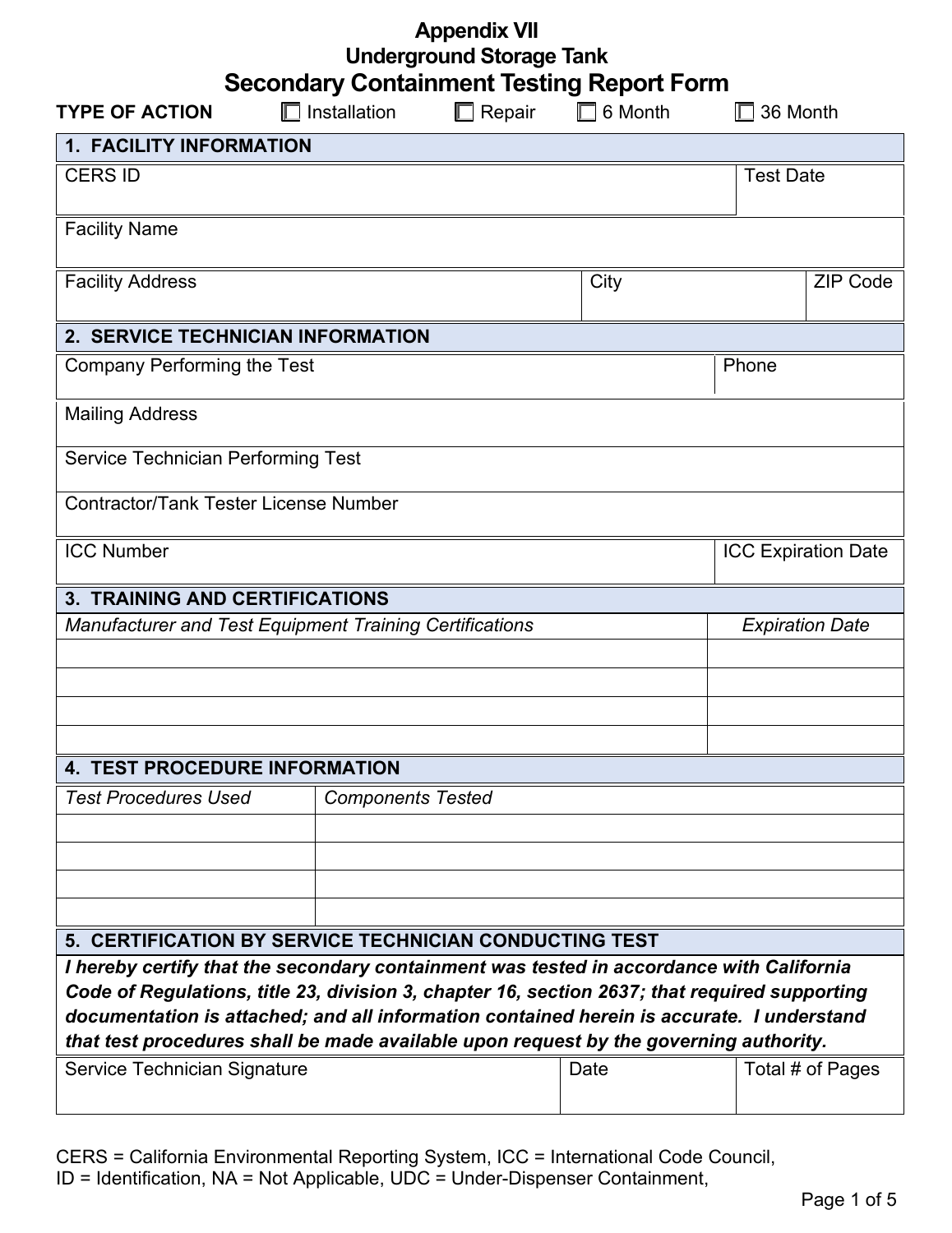| <b>6. TANK SECONDARY CONTAINMENT TEST</b>        |                     |                              |                  |                               |
|--------------------------------------------------|---------------------|------------------------------|------------------|-------------------------------|
| Test Method Developed by $\square$               | Manufacturer        | <b>Industry Standard</b>     | Ш                | <b>Professional Engineer</b>  |
| <b>Test Type</b>                                 | Pressure            | Vacuum                       | Hydrostatic      |                               |
| <b>Test Equipment Used:</b>                      |                     |                              |                  |                               |
| <b>Tank ID</b>                                   |                     |                              |                  |                               |
| <b>Tank Manufacturer</b>                         |                     |                              |                  |                               |
| <b>Tank Capacity</b>                             |                     |                              |                  |                               |
| <b>Test Start Time</b>                           |                     |                              |                  |                               |
| <b>Initial Reading</b>                           |                     |                              |                  |                               |
| <b>Test End Time</b>                             |                     |                              |                  |                               |
| <b>Final Reading</b>                             |                     |                              |                  |                               |
| Change in Reading                                |                     |                              |                  |                               |
| Pass/Fail Criteria                               |                     |                              |                  |                               |
| <b>Tightness Test Results</b>                    | Fail<br>Pass $\Box$ | Pass  <br>Fail               | Fail<br>Pass     | Pass   <br>Fail               |
| 7. PIPE SECONDARY CONTAINMENT TEST               |                     |                              |                  |                               |
| Test Method Developed by $\mathrel{{\mathbb D}}$ | Manufacturer        | <b>Industry Standard</b>     |                  | <b>Professional Engineer</b>  |
| <b>Test Type</b>                                 | Pressure            | Vacuum                       | Hydrostatic      |                               |
| <b>Test Equipment Used:</b>                      |                     |                              |                  |                               |
| Pipe Run ID                                      |                     |                              |                  |                               |
| Pipe Manufacturer                                |                     |                              |                  |                               |
| <b>Test Start Time</b>                           |                     |                              |                  |                               |
| <b>Initial Reading</b>                           |                     |                              |                  |                               |
| <b>Test End Time</b>                             |                     |                              |                  |                               |
| <b>Final Reading</b>                             |                     |                              |                  |                               |
| Change in Reading                                |                     |                              |                  |                               |
| Pass/Fail Criteria                               |                     |                              |                  |                               |
| <b>Tightness Test Results</b>                    | Fail<br>Pass        | Fail<br>Pass $\Box$          | Fail<br>Pass     | Pass   <br>Fail               |
| Pipe Run ID                                      |                     |                              |                  |                               |
| Pipe Manufacturer                                |                     |                              |                  |                               |
| <b>Test Start Time</b>                           |                     |                              |                  |                               |
| <b>Initial Reading</b>                           |                     |                              |                  |                               |
| <b>Test End Time</b>                             |                     |                              |                  |                               |
| <b>Final Reading</b>                             |                     |                              |                  |                               |
| Change in Reading                                |                     |                              |                  |                               |
| Pass/Fail Criteria                               |                     |                              |                  |                               |
| <b>Tightness Test Results</b>                    | Pass $\Box$ Fail    | Fail<br>Pass $\square$<br>IГ | Pass $\Box$ Fail | Fail<br>Pass $\mathbb E$<br>E |

*Additional copies of this page may be attached.*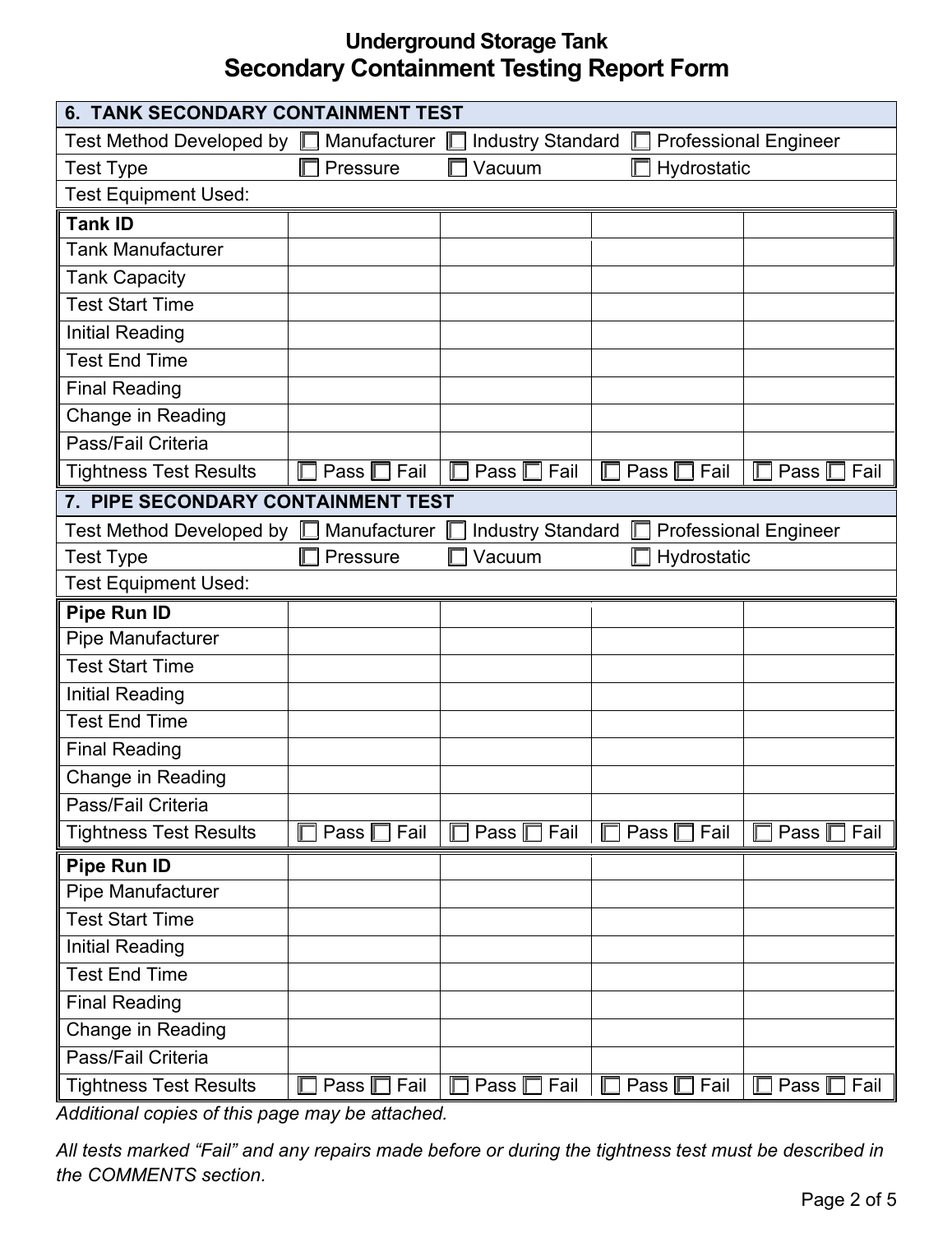| 8. SUMP/UDC TEST                                                     |                          |                             |                  |                               |
|----------------------------------------------------------------------|--------------------------|-----------------------------|------------------|-------------------------------|
| Test Method Developed by $\square$                                   | Manufacturer <b>Lege</b> | Industry Standard $\square$ |                  | <b>Professional Engineer</b>  |
| <b>Test Type</b>                                                     | Pressure                 | Vacuum                      | Hydrostatic      |                               |
| <b>Test Equipment Used:</b>                                          |                          |                             |                  |                               |
| <b>Sump/UDC ID</b>                                                   |                          |                             |                  |                               |
| Sump Manufacturer                                                    |                          |                             |                  |                               |
| Sump Depth (inches)                                                  |                          |                             |                  |                               |
| Sump Bottom to Top of<br><b>Highest Pipe Penetration</b><br>(inches) |                          |                             |                  |                               |
| <b>Test Start Time</b>                                               |                          |                             |                  |                               |
| <b>Initial Reading</b>                                               |                          |                             |                  |                               |
| <b>Test End Time</b>                                                 |                          |                             |                  |                               |
| <b>Final Reading</b>                                                 |                          |                             |                  |                               |
| <b>Change in Reading</b>                                             |                          |                             |                  |                               |
| Pass/Fail Criteria                                                   |                          |                             |                  |                               |
| <b>Tightness Test Results</b>                                        | Pass $\Box$ Fail         | $\Box$<br>Pass $\Box$ Fail  | Pass $\Box$ Fail | $\Box$<br>Pass $\Box$<br>Fail |
| <b>Sump/UDC ID</b>                                                   |                          |                             |                  |                               |
| Sump Manufacturer                                                    |                          |                             |                  |                               |
| Sump Depth (inches)                                                  |                          |                             |                  |                               |
| Sump Bottom to Top of<br><b>Highest Pipe Penetration</b><br>(inches) |                          |                             |                  |                               |
| <b>Test Start Time</b>                                               |                          |                             |                  |                               |
| <b>Initial Reading</b>                                               |                          |                             |                  |                               |
| <b>Test End Time</b>                                                 |                          |                             |                  |                               |
| <b>Final Reading</b>                                                 |                          |                             |                  |                               |
| Change in Reading                                                    |                          |                             |                  |                               |
| Pass/Fail Criteria                                                   |                          |                             |                  |                               |
| <b>Tightness Test Results</b>                                        | Pass $\Box$ Fail         | Pass $\Box$ Fail<br>$\Box$  | Pass □ Fail      | Pass $\Box$ Fail<br>$\Box$    |

*Additional copies of this page may be attached.*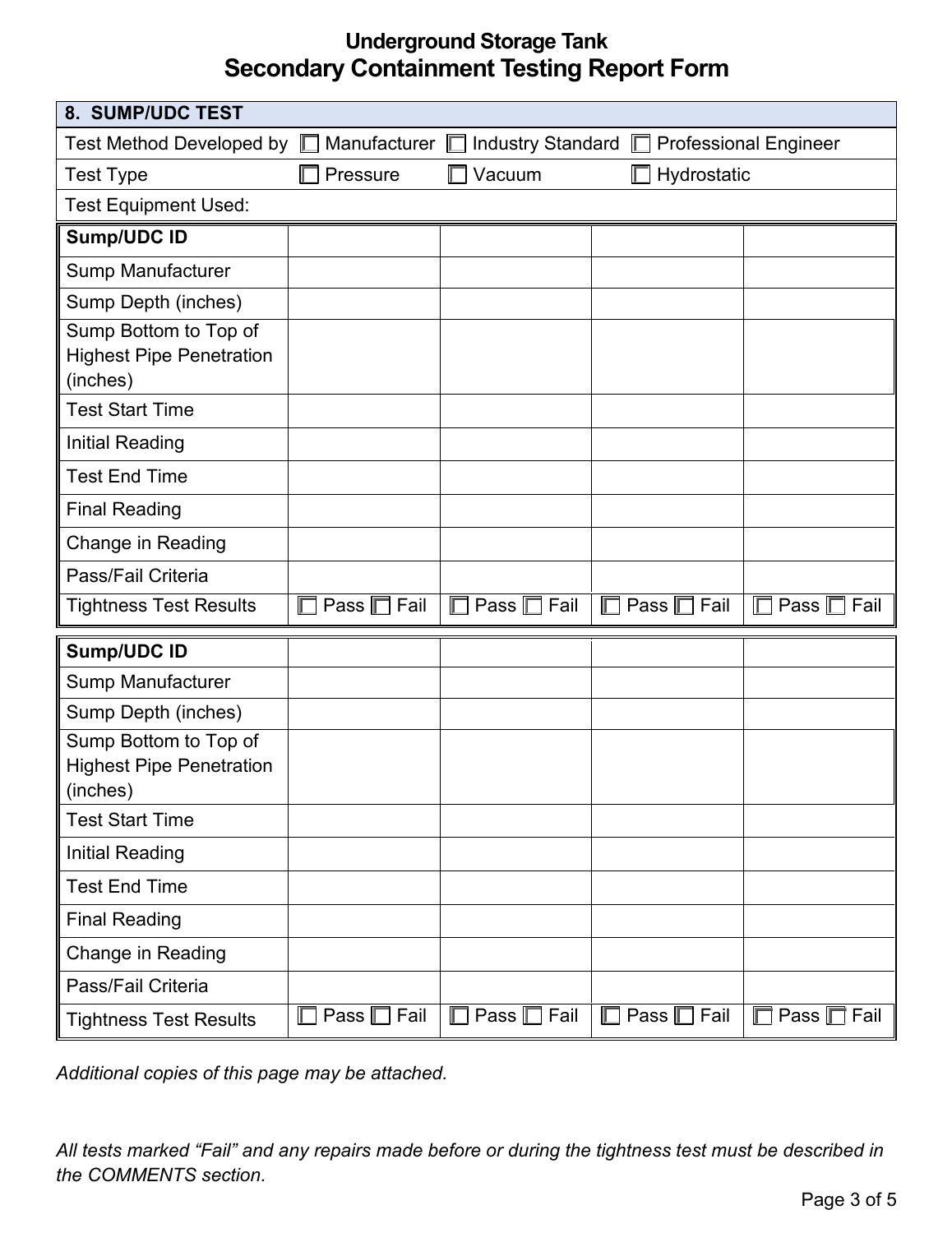| 8. SUMP/UDC TEST (continued)                                         |                  |                            |                                           |                               |
|----------------------------------------------------------------------|------------------|----------------------------|-------------------------------------------|-------------------------------|
| Test Method Developed by $\square$ Manufacturer $\square$            |                  |                            | Industry Standard □ Professional Engineer |                               |
| <b>Test Type</b>                                                     | Pressure         | Vacuum                     | Hydrostatic                               |                               |
| <b>Test Equipment Used:</b>                                          |                  |                            |                                           |                               |
| <b>Sump/UDC ID</b>                                                   |                  |                            |                                           |                               |
| Sump Manufacturer                                                    |                  |                            |                                           |                               |
| Sump Depth (inches)                                                  |                  |                            |                                           |                               |
| Sump Bottom to Top of<br><b>Highest Pipe Penetration</b><br>(inches) |                  |                            |                                           |                               |
| <b>Test Start Time</b>                                               |                  |                            |                                           |                               |
| <b>Initial Reading</b>                                               |                  |                            |                                           |                               |
| <b>Test End Time</b>                                                 |                  |                            |                                           |                               |
| <b>Final Reading</b>                                                 |                  |                            |                                           |                               |
| <b>Change in Reading</b>                                             |                  |                            |                                           |                               |
| Pass/Fail Criteria                                                   |                  |                            |                                           |                               |
| <b>Tightness Test Results</b>                                        | Pass □ Fail      | Pass $\Box$ Fail           | Pass $\Box$ Fail                          | Fail<br>Pass $\square$<br>E   |
| <b>Sump/UDC ID</b>                                                   |                  |                            |                                           |                               |
| Sump Manufacturer                                                    |                  |                            |                                           |                               |
| Sump Depth (inches)                                                  |                  |                            |                                           |                               |
| Sump Bottom to Top of<br><b>Highest Pipe Penetration</b><br>(inches) |                  |                            |                                           |                               |
| <b>Test Start Time</b>                                               |                  |                            |                                           |                               |
| <b>Initial Reading</b>                                               |                  |                            |                                           |                               |
| <b>Test End Time</b>                                                 |                  |                            |                                           |                               |
| <b>Final Reading</b>                                                 |                  |                            |                                           |                               |
| Change in Reading                                                    |                  |                            |                                           |                               |
| Pass/Fail Criteria                                                   |                  |                            |                                           |                               |
| <b>Tightness Test Results</b>                                        | Pass $\Box$ Fail | Pass $\Box$ Fail<br>$\Box$ | Pass $\Box$ Fail<br>$\Box$                | Pass $\square$ Fail<br>$\Box$ |

*Additional copies of this page may be attached.*